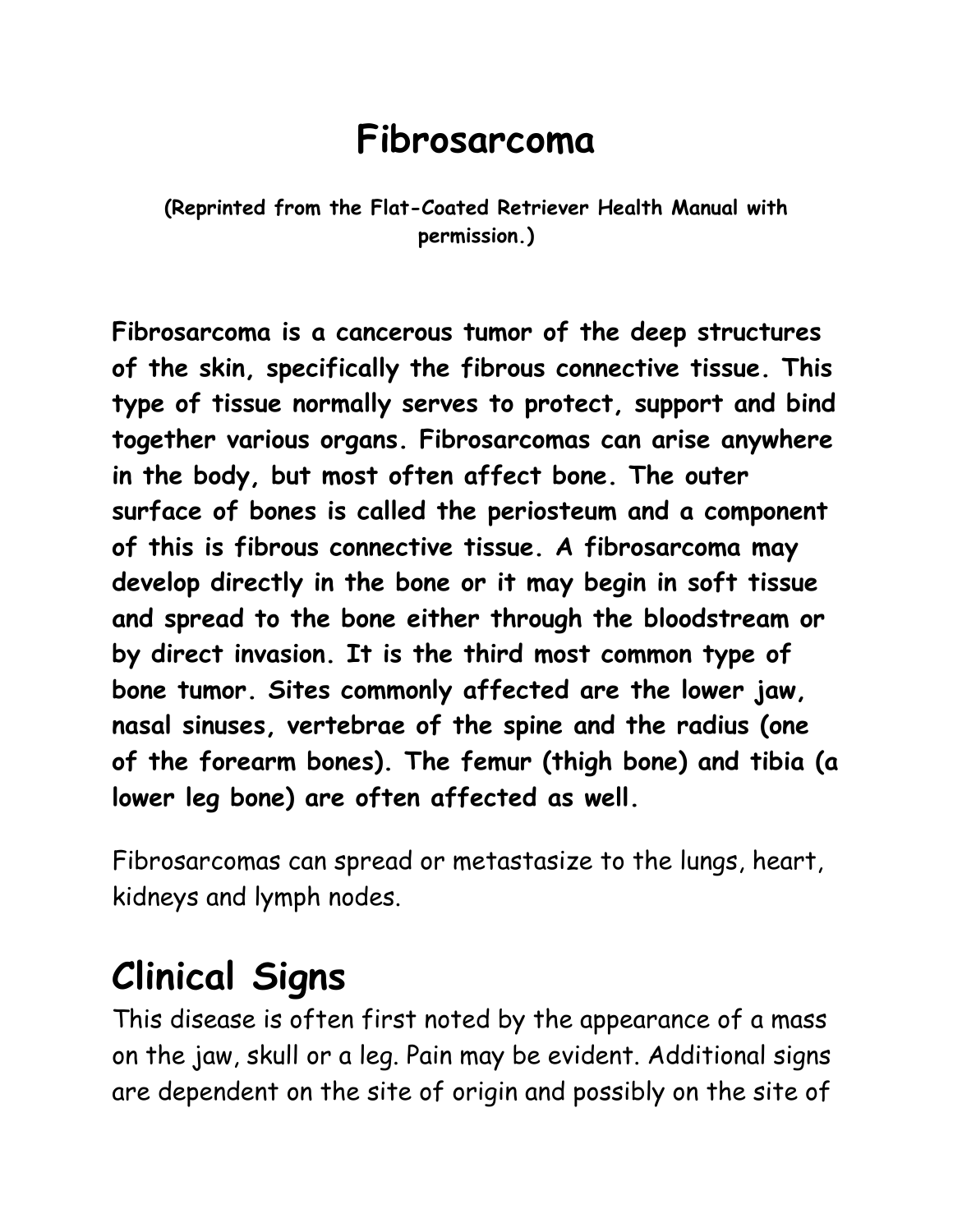metastasis. For instance, limping will be noted if an extremity if involved. Problems with eating, loose teeth, mouth odor, etc. will be seen if the jaw is affected (usually the lower jaw). Lymph nodes will be enlarged if the fibrosarcoma has metastasized to them and systemic signs may be obvious if other organs are involved.

# Diagnosis

Diagnosis begins with a physical exam including palpation for masses and swollen lymph nodes. Also, the veterinarian will listen to heart and lung sounds as well as evaluate the dog's general condition. The work-up usually includes complete blood count, chemistry panel, urinalysis and x-rays of affected bony structures and, possibly, the chest and abdomen. Computerized tomography (CAT Scans) and Magnetic Resonance Imaging (MRI) are additional diagnostic tools to determine extent of local invasiveness and presence of metastases. As with all cancers, a definitive diagnosis can only be made by biopsy.

## Treatment

Surgery is the mainstay of treatment for fibrosarcoma. If an extremity is affected, this might mean amputation of that limb. Surgery may be the only treatment necessary, but if the tumor is unable to be completely removed, or metastases are likely or present, adjuvant treatment will be offered. This may consist of radiation therapy, hyperthermia (heat),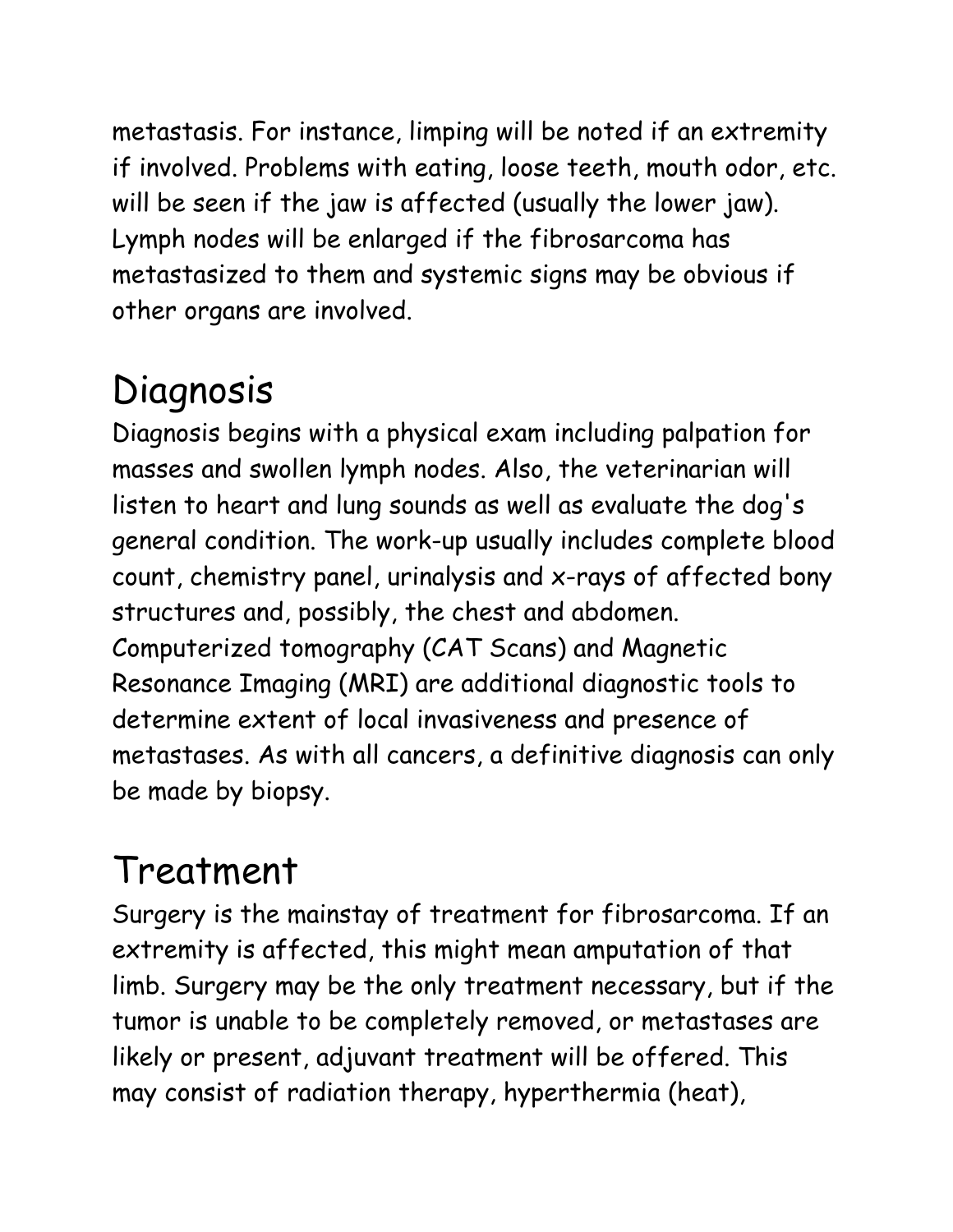#### photodynamic

(laser) therapy, chemotherapy or immunotherapy (to boost the body's own defenses). Any combination of these may be part of the treatment plan. If chemotherapy is advised, it is usually a combination chemotherapy in which several drugs are given.

## Prognosis

A histopathologic study of the tumor's cells can help determine the aggressiveness of the tumor. Some fibrosarcomas undergo cell division and multiplication more rapidly than others. Some metastasize earlier than others, although for the most part, fibrosarcomas are considered to have a low potential for metastasis. Young dogs with oral fibrosarcomas have a higher potential for metastasis. If the site of origin is other than the oral cavity, the fibrosarcoma can sometimes be locally controlled for long periods of time by removing the mass each time it recurs.

## References

© Barlough, J.E. Glossary. In: Siegal, M., ed. UC Davis school of veterinary medicine book of dogs: a complete medical reference for dogs and puppies. New York: HarperCollins, 1995; 503.

© Kirk. Kirk's current veterinary therapy XII: small animal practice. Philadelphia: W. B. Saunders Co., 1995; 471, 503-505, 514, 693.